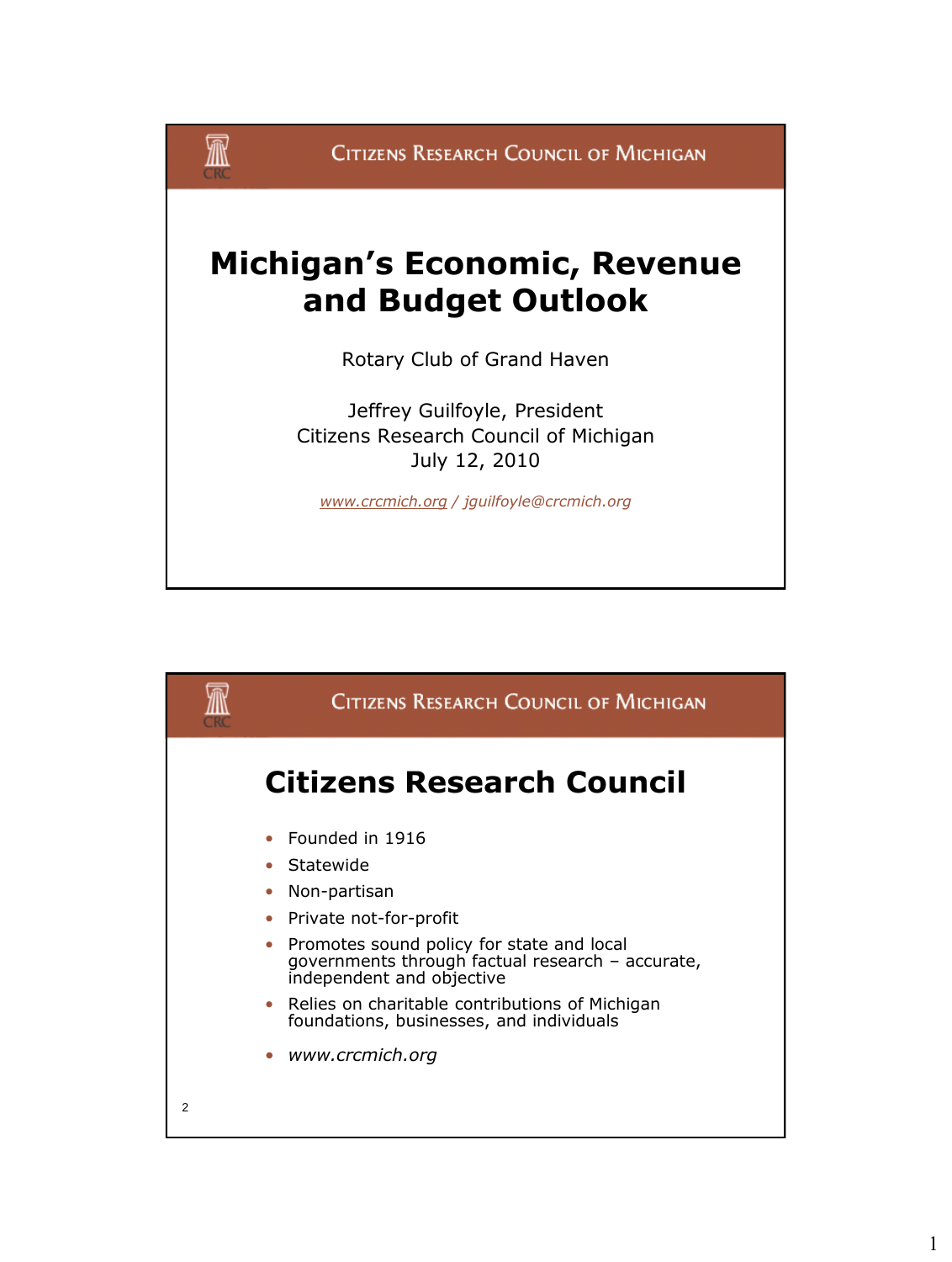

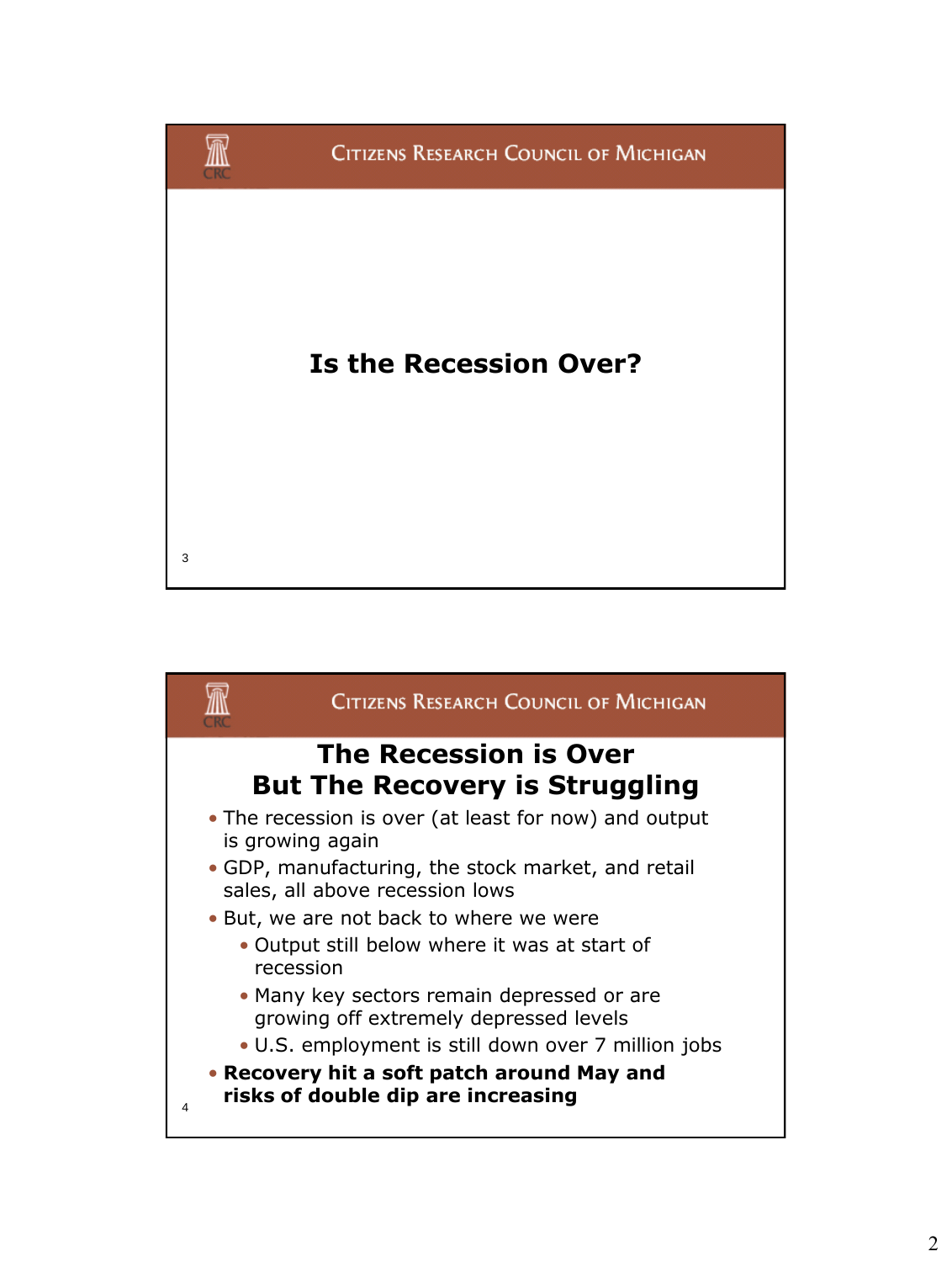

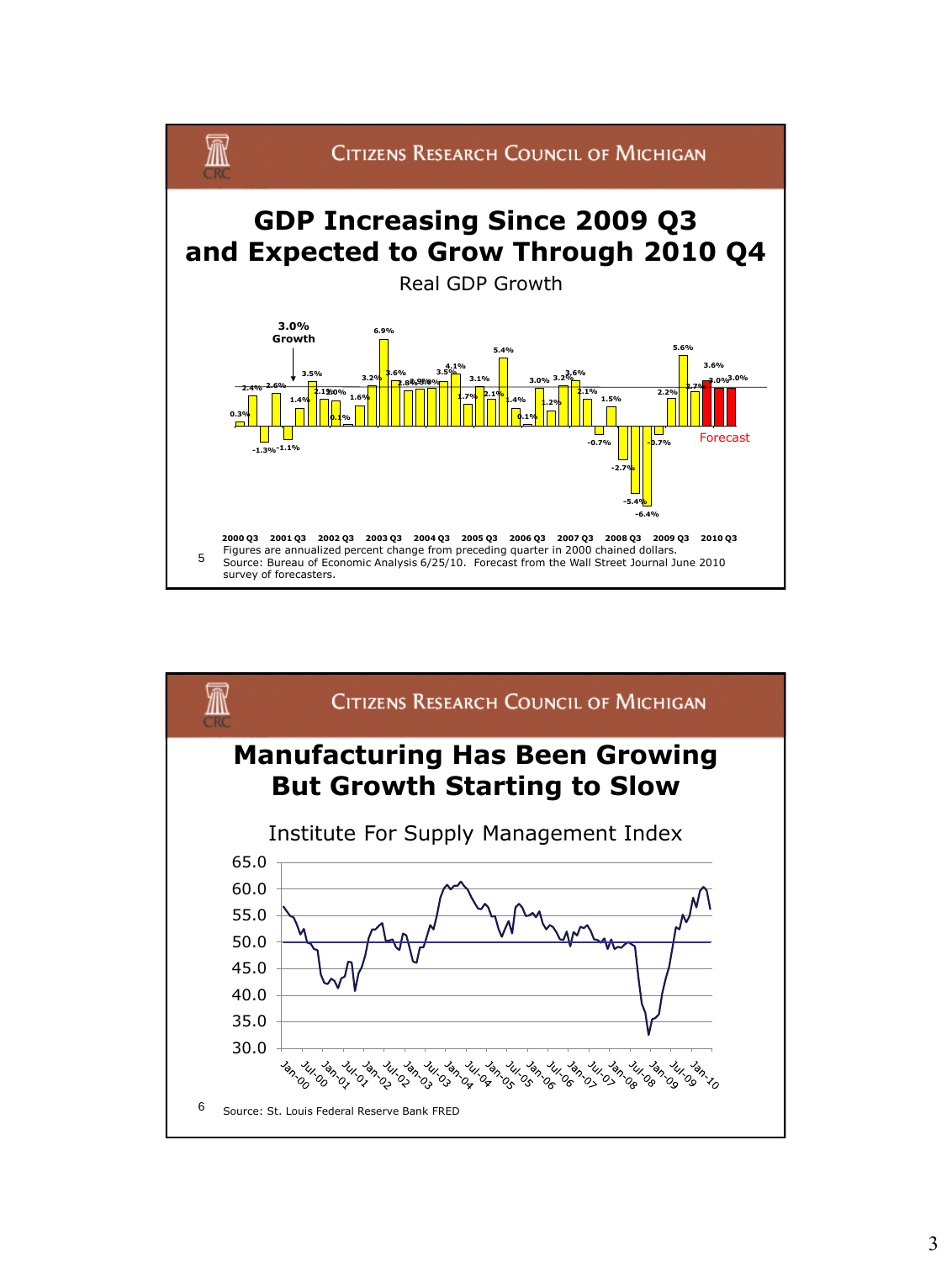

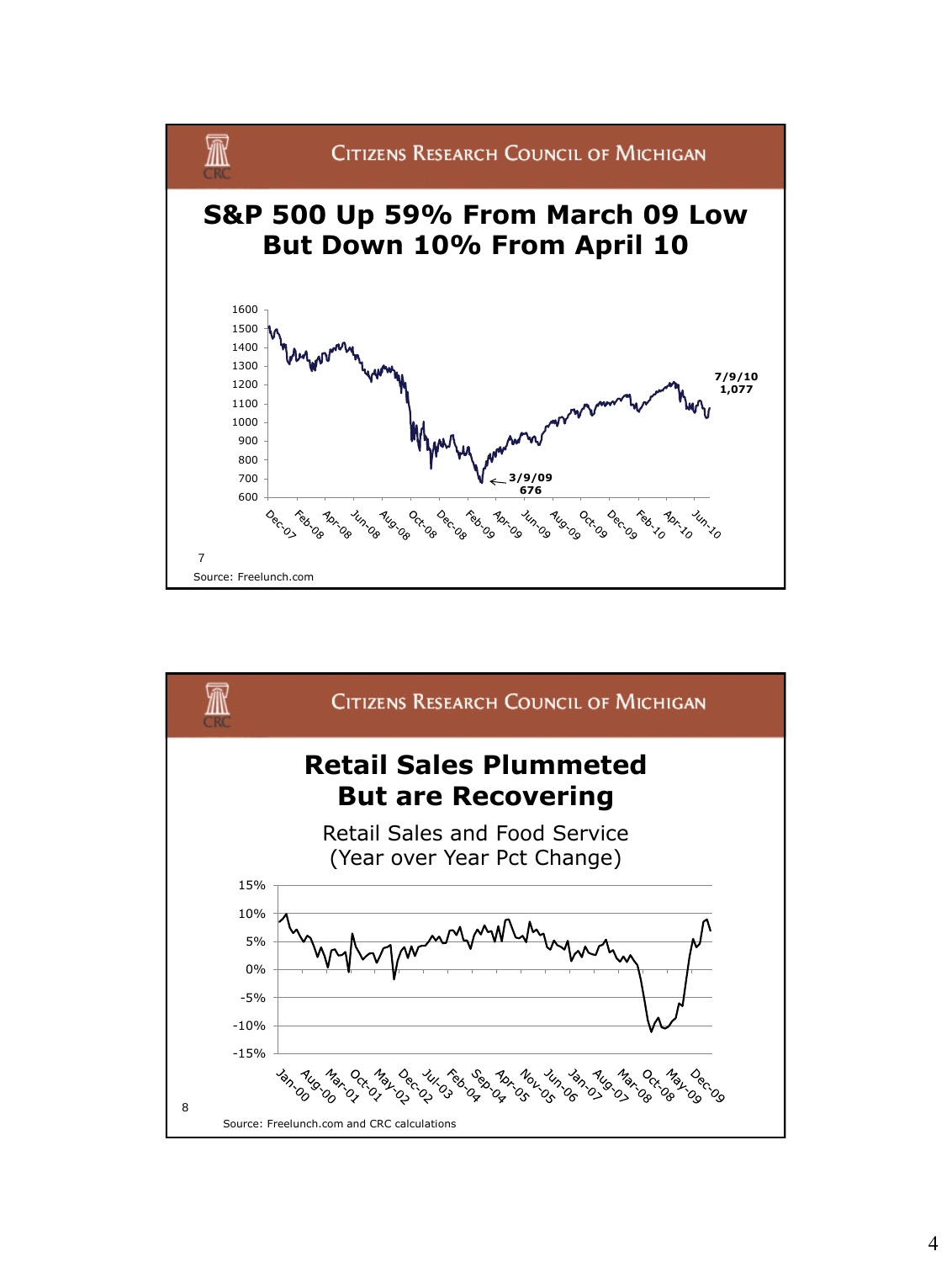

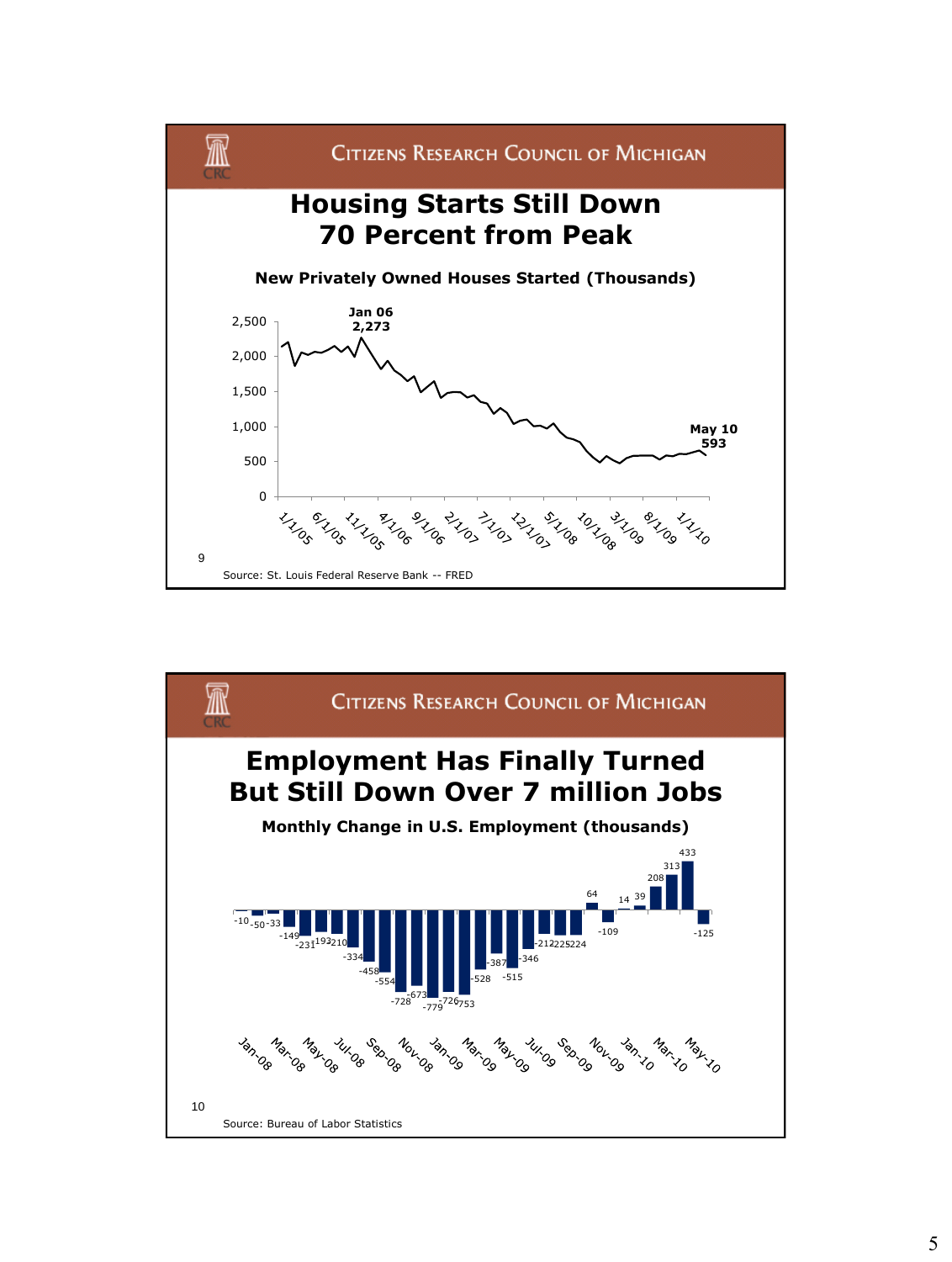

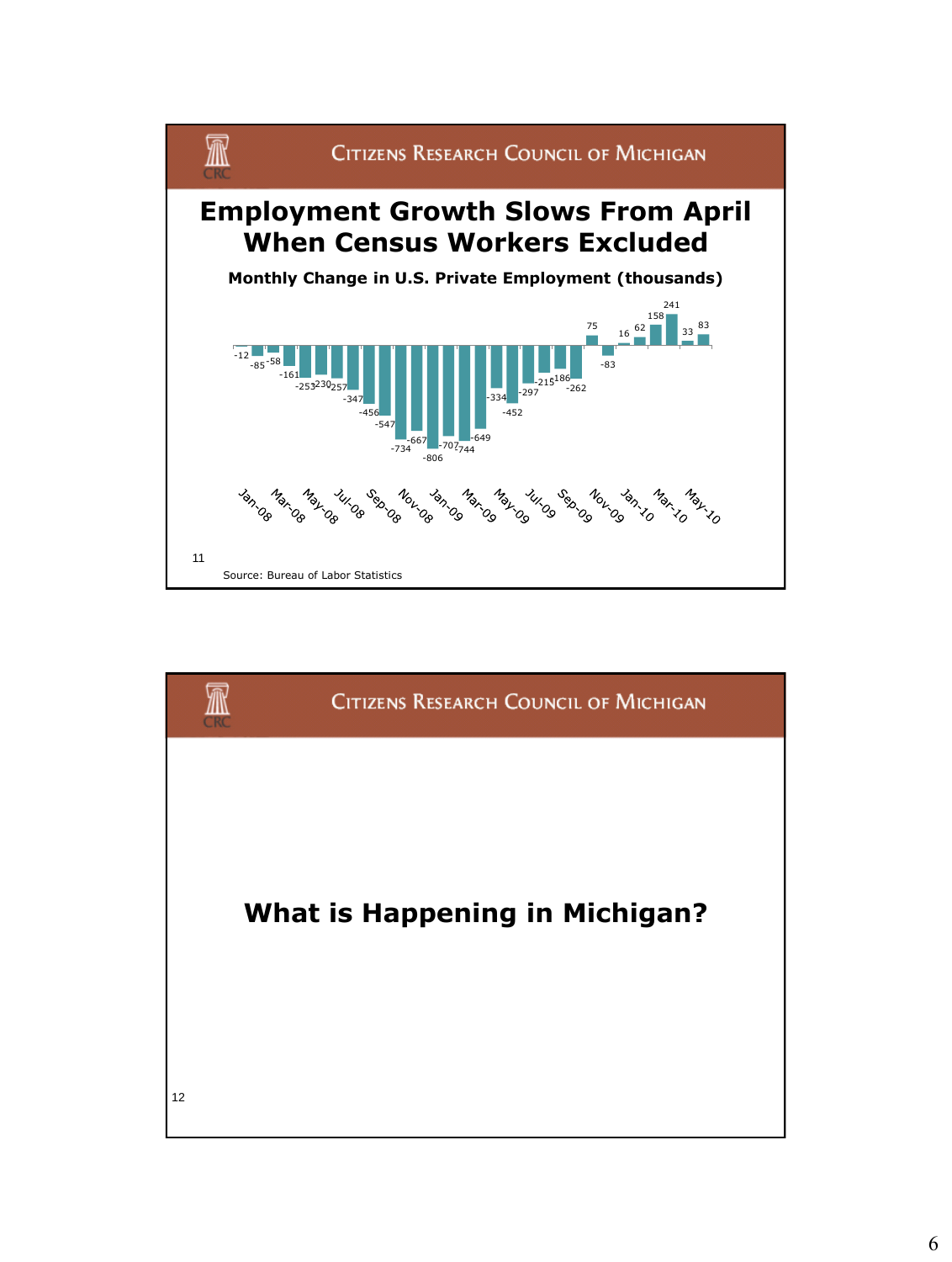## CITIZENS RESEARCH COUNCIL OF MICHIGAN

## **The Last Decade Has Been an Economic Disaster for Michigan**

R

|                                       | U.S.    | Growth 2000 to 2009<br>Michigan | Michigan<br><b>Rank</b> |
|---------------------------------------|---------|---------------------------------|-------------------------|
| Population                            | 8.8%    | $0.1\%$                         | 51                      |
| Real Per Capita GDP*                  | $9.7\%$ | $-3.8\%$                        | 51                      |
| Employment                            | $-0.7%$ | $-17.1%$                        | 51                      |
| Real Per Capita Income                | $3.6\%$ | $-7.1\%$                        | 51                      |
|                                       |         |                                 |                         |
|                                       |         |                                 |                         |
|                                       |         |                                 |                         |
| 13                                    |         |                                 |                         |
| *GDP growth is for 2000 through 2008. |         |                                 |                         |

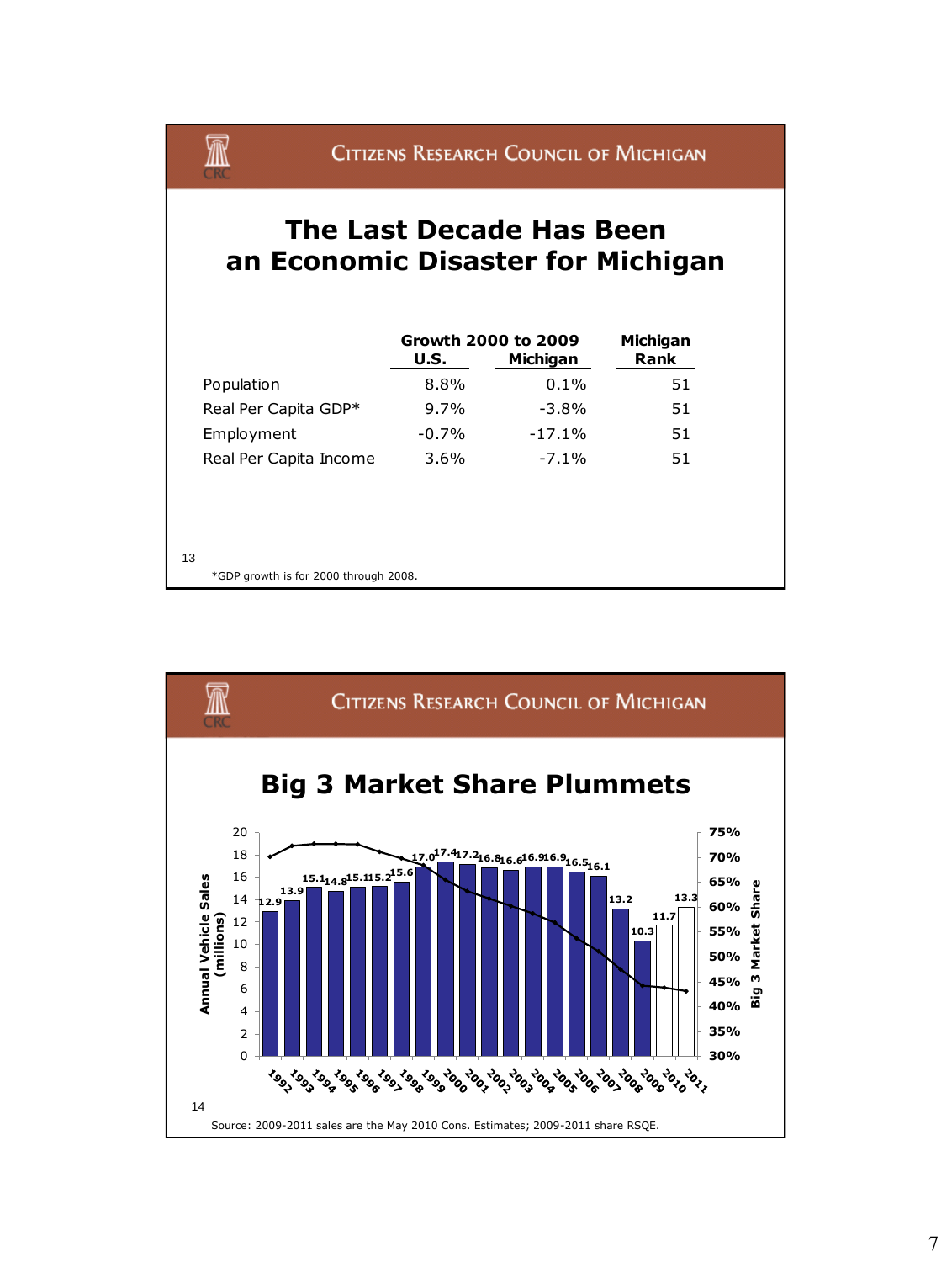

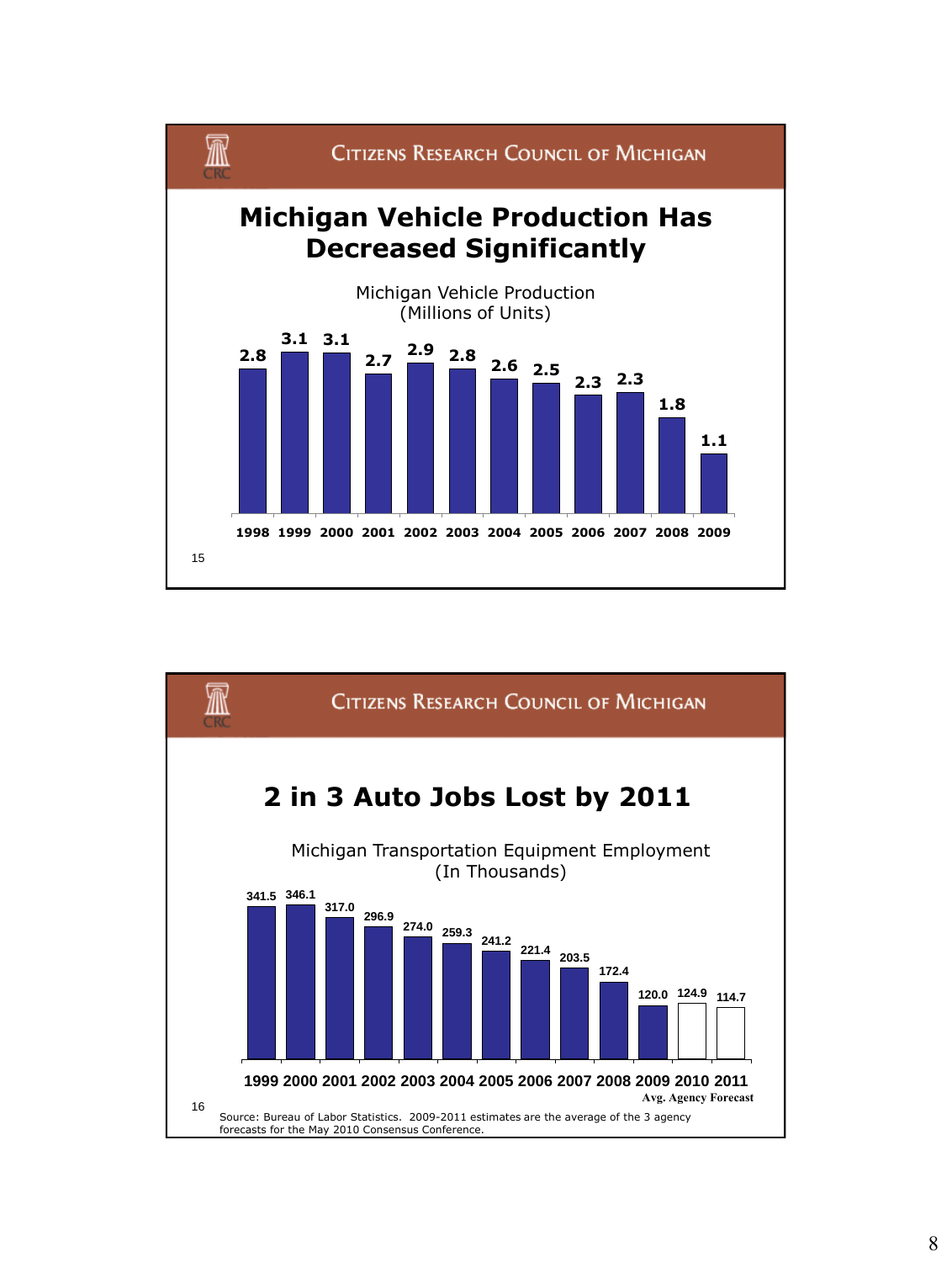

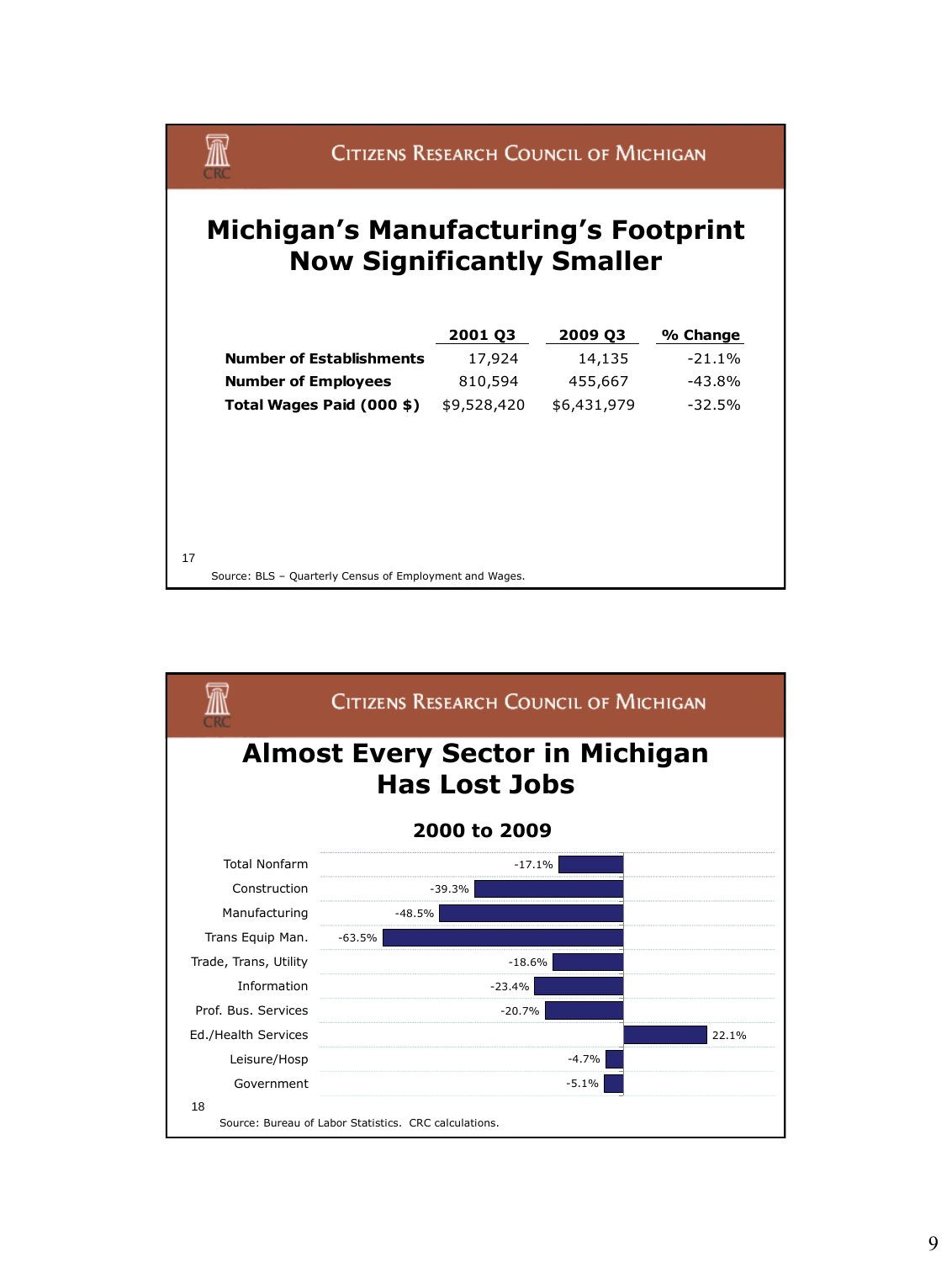

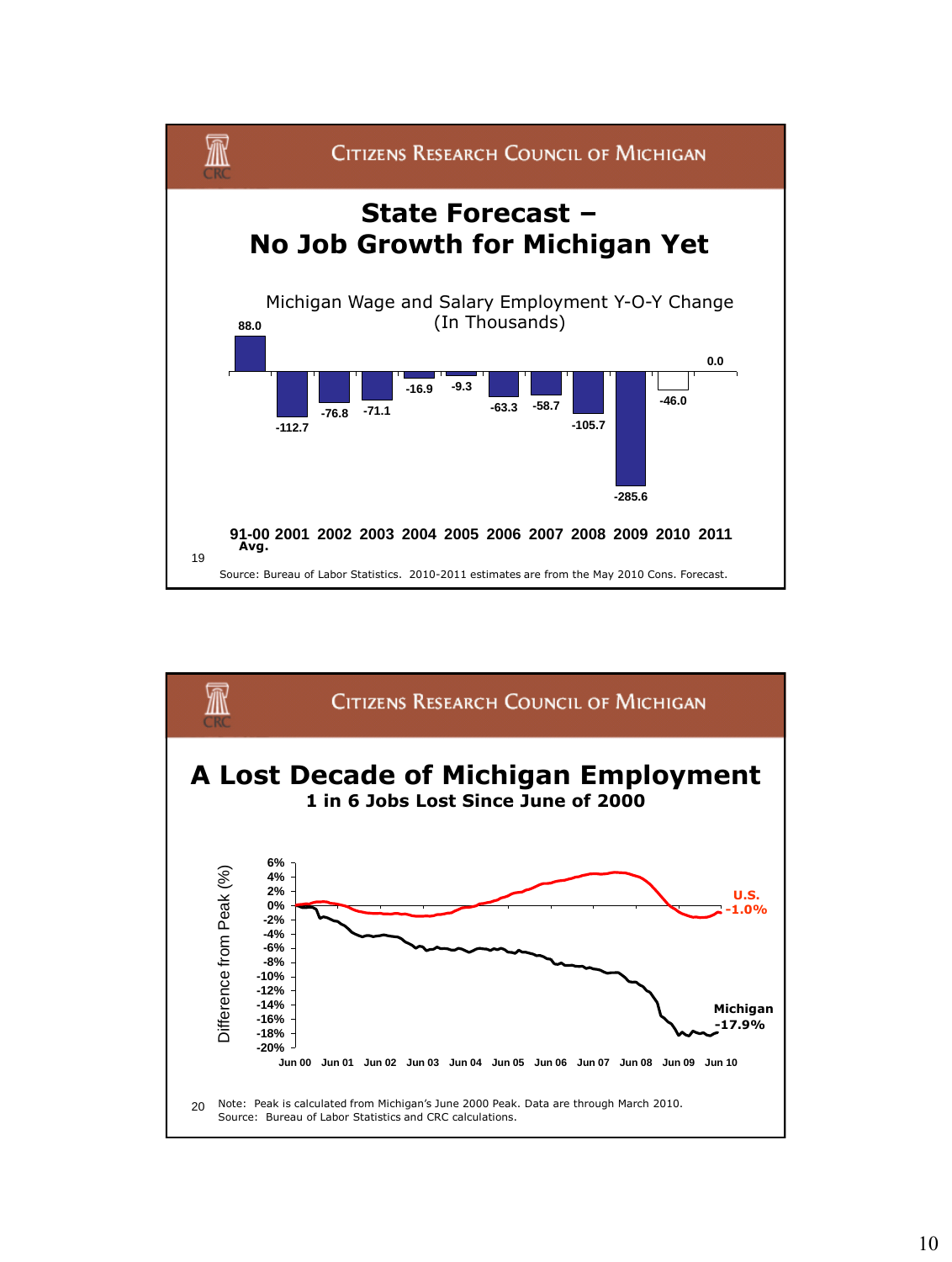| Unemployment is<br><b>Widespread in Michigan</b> |                                    |  |
|--------------------------------------------------|------------------------------------|--|
|                                                  | May<br><b>Unemployment</b><br>Rate |  |
| Statewide                                        | 13.6%                              |  |
| Detroit MSA                                      | 14.7%                              |  |
| City of Detroit                                  | 22.9%                              |  |
| Grand Rapids MSA                                 | 10.9%                              |  |
| Holland/Grand Haven                              | 11.8%                              |  |
| Grand Traverse County                            | 12.1%                              |  |
| Marquette County                                 | 10.1%                              |  |

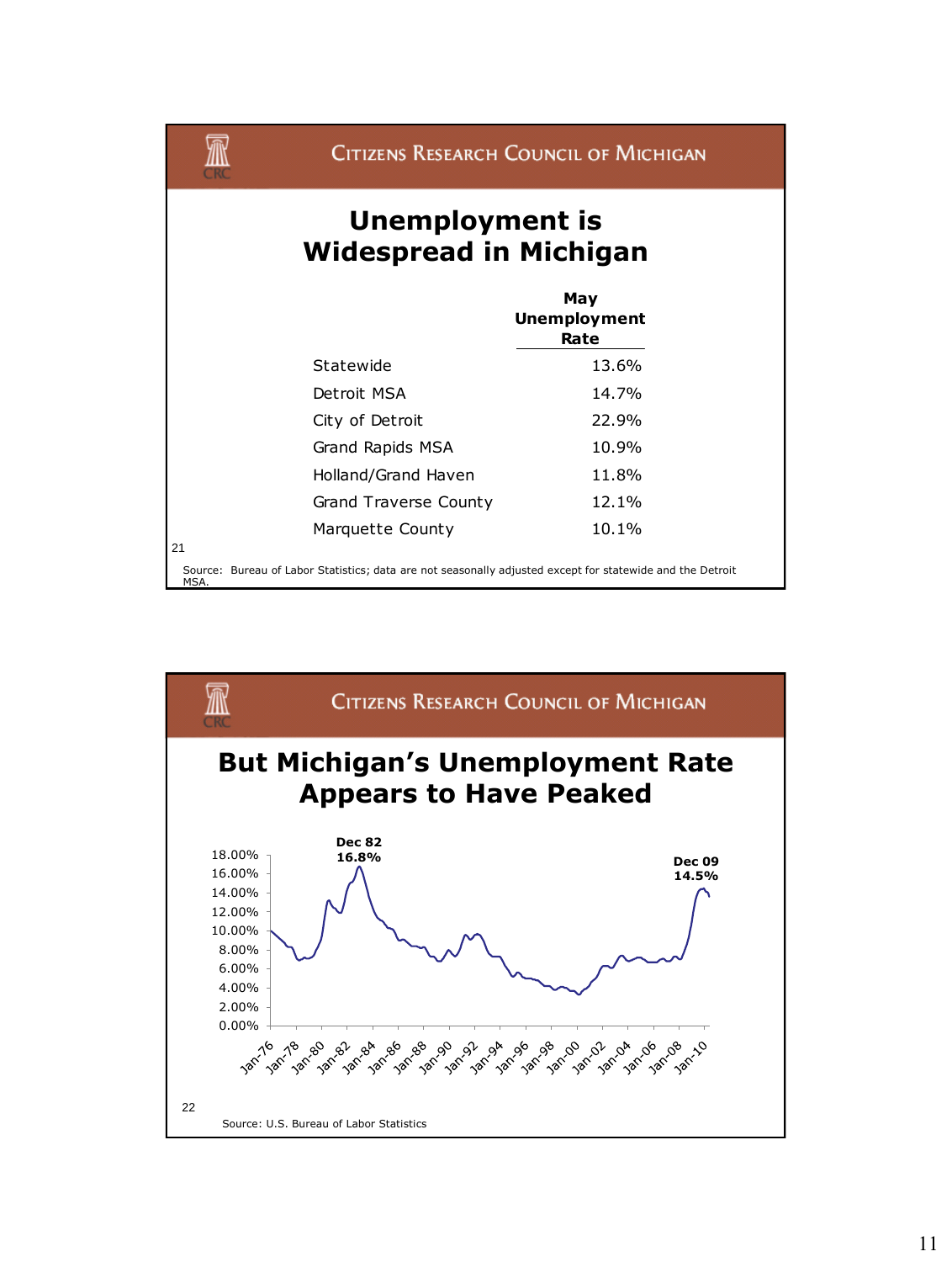

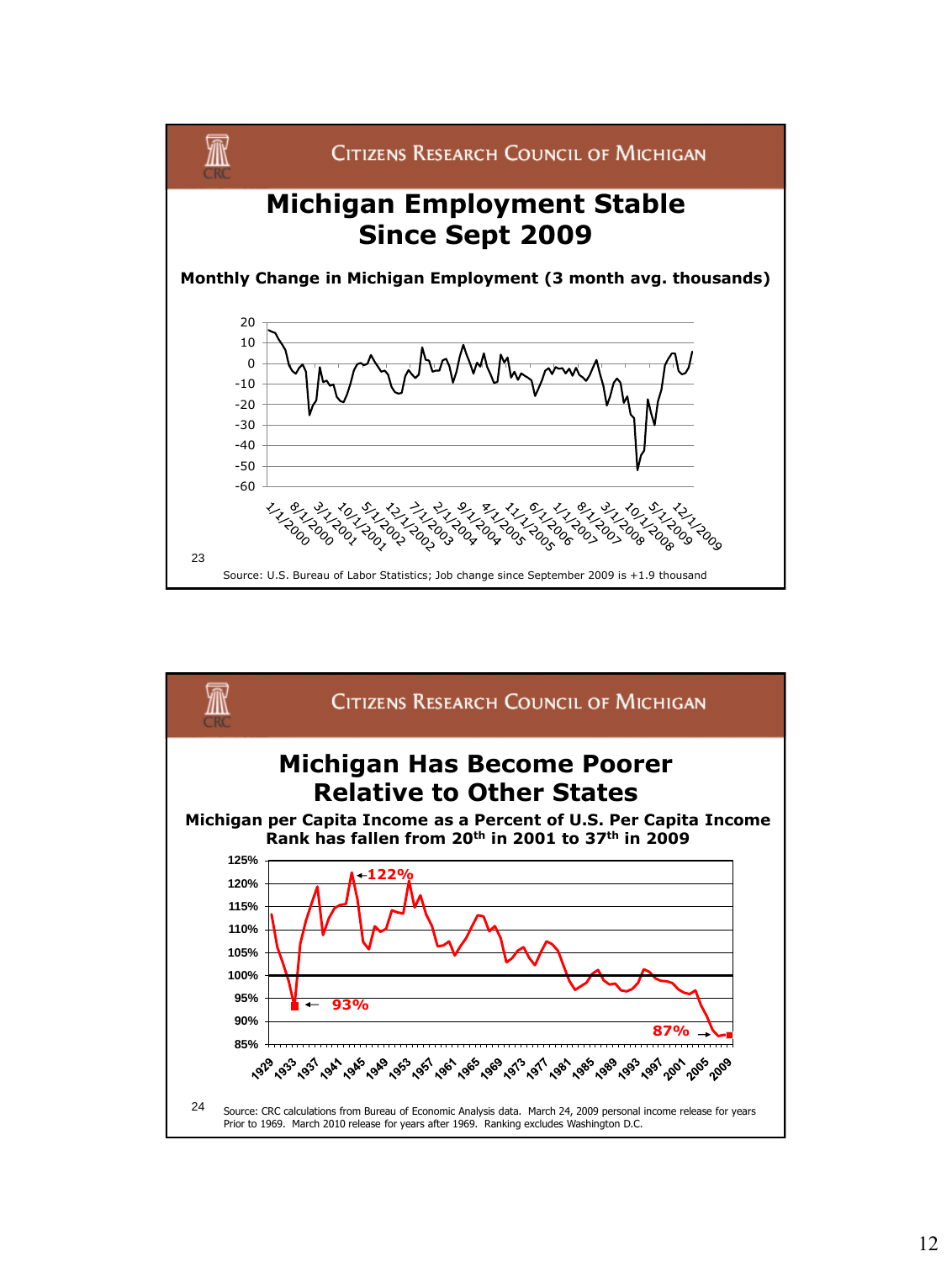

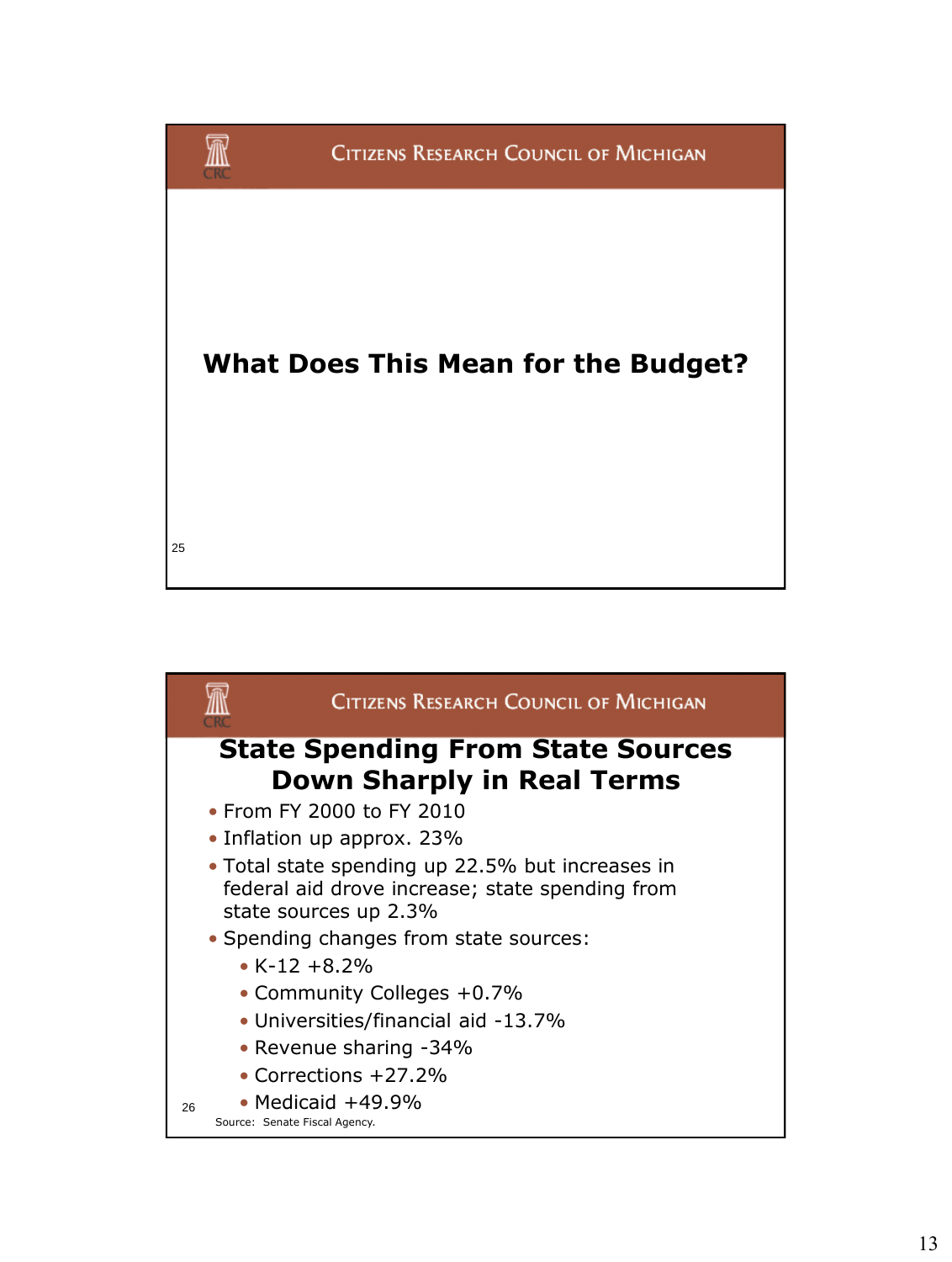

## **Revenues Crash in 2009**

## **Annual Growth Rates**

|                                                                      | <b>FY 2009</b> | <b>Projected</b><br><b>FY 2010</b> | Projected<br>FY 2011 |
|----------------------------------------------------------------------|----------------|------------------------------------|----------------------|
| Sales Tax                                                            | $-10.1%$       | 1.3%                               | 1.5%                 |
| Income Tax                                                           | $-19.0%$       | $-8.1\%$                           | 2.9%                 |
| Use Tax                                                              | $-19.0%$       | $3.6\%$                            | 1.5%                 |
| <b>State Education Tax</b>                                           | $-1.9%$        | $-7.2%$                            | $-3.2\%$             |
| Real Estate Transfer Tax                                             | $-26.2%$       | $1.4\%$                            | 10.2%                |
| $GF-GP$                                                              | $-21.3%$       | $-9.6%$                            | 6.6%                 |
| School Aid                                                           | $-5.1\%$       | $-1.6%$                            | 0.8%                 |
| 27                                                                   |                |                                    |                      |
| Note: Projected totals are the May 2010 Consensus Revenue Estimates. |                |                                    |                      |

 $\, {\mathbb R} \,$ **CITIZENS RESEARCH COUNCIL OF MICHIGAN Stimulus Spending Has Been Supporting State Budgets (millions of \$) FY 2009 FY 2010 FY 2011 CSB** Total GF-GP Spending \$9,753.7 \$9,151.8 \$9,176.7 ARRA \$1,298.1 \$1,071.3 \$209.6 ARRA % of Budget 13% 12% 2% Total SAF Spending  $$13,139.6$   $$12,715.5$   $$12,773.9$ <br>ARRA  $$597.5$   $$450.0$   $$185.5$ ARRA \$597.5 \$450.0 ARRA % of Budget 5% 4% 1% 28 Source Senate Fiscal Agency estimates adjusted by CRC. GF-GP spending totals have been increased by the ARRA amounts since the ARRA funds are replacing GF-GP spending.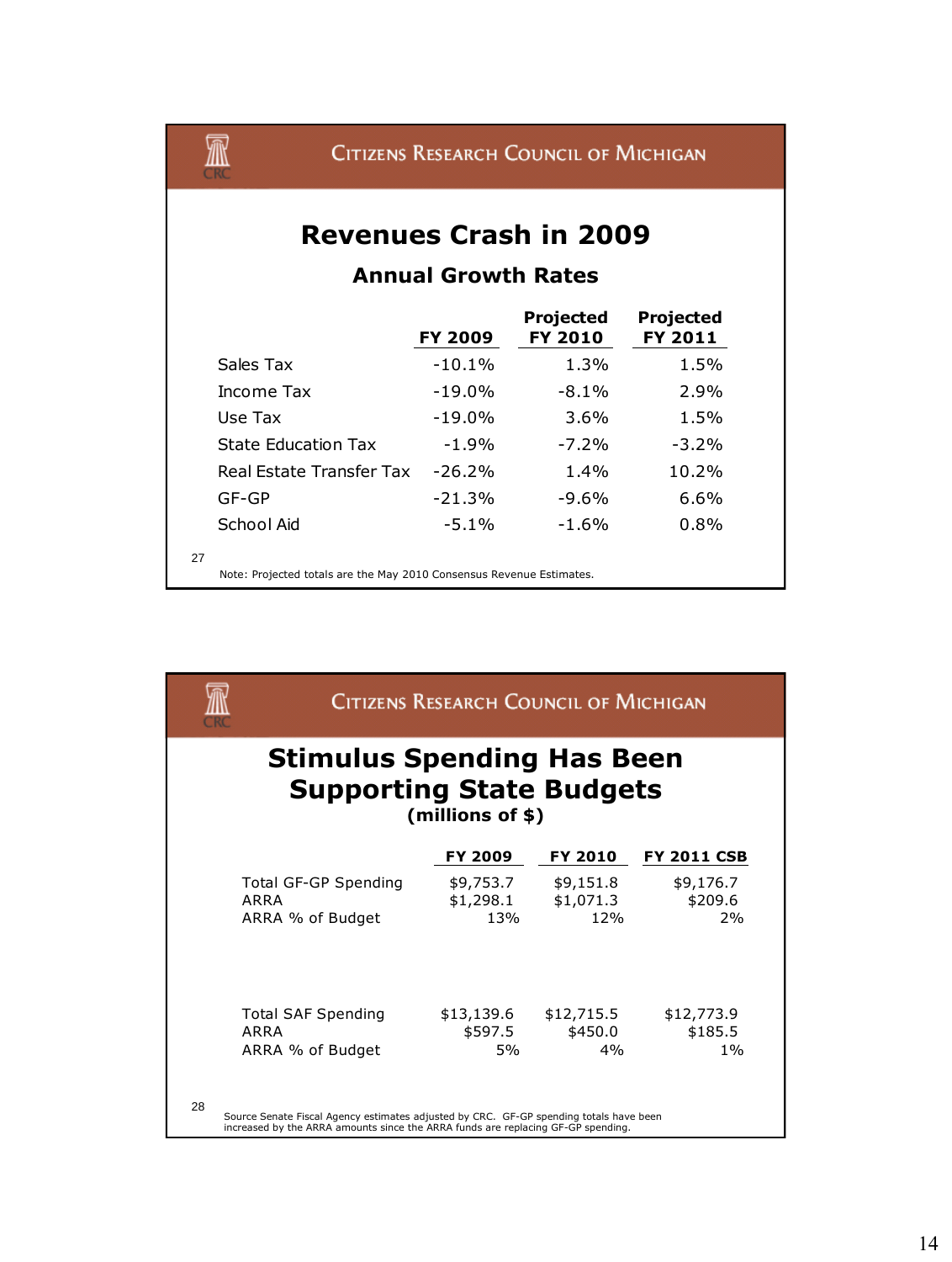

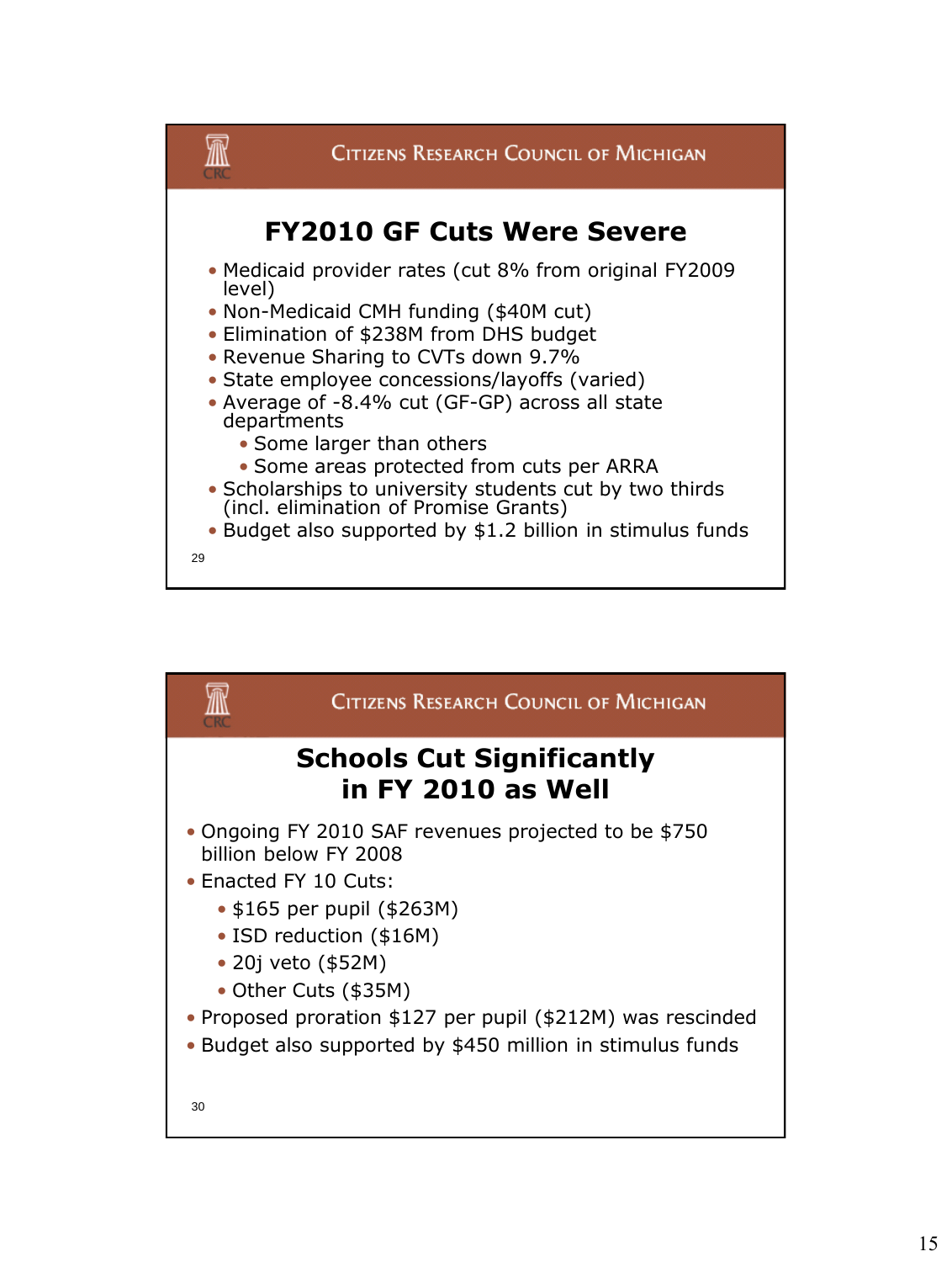

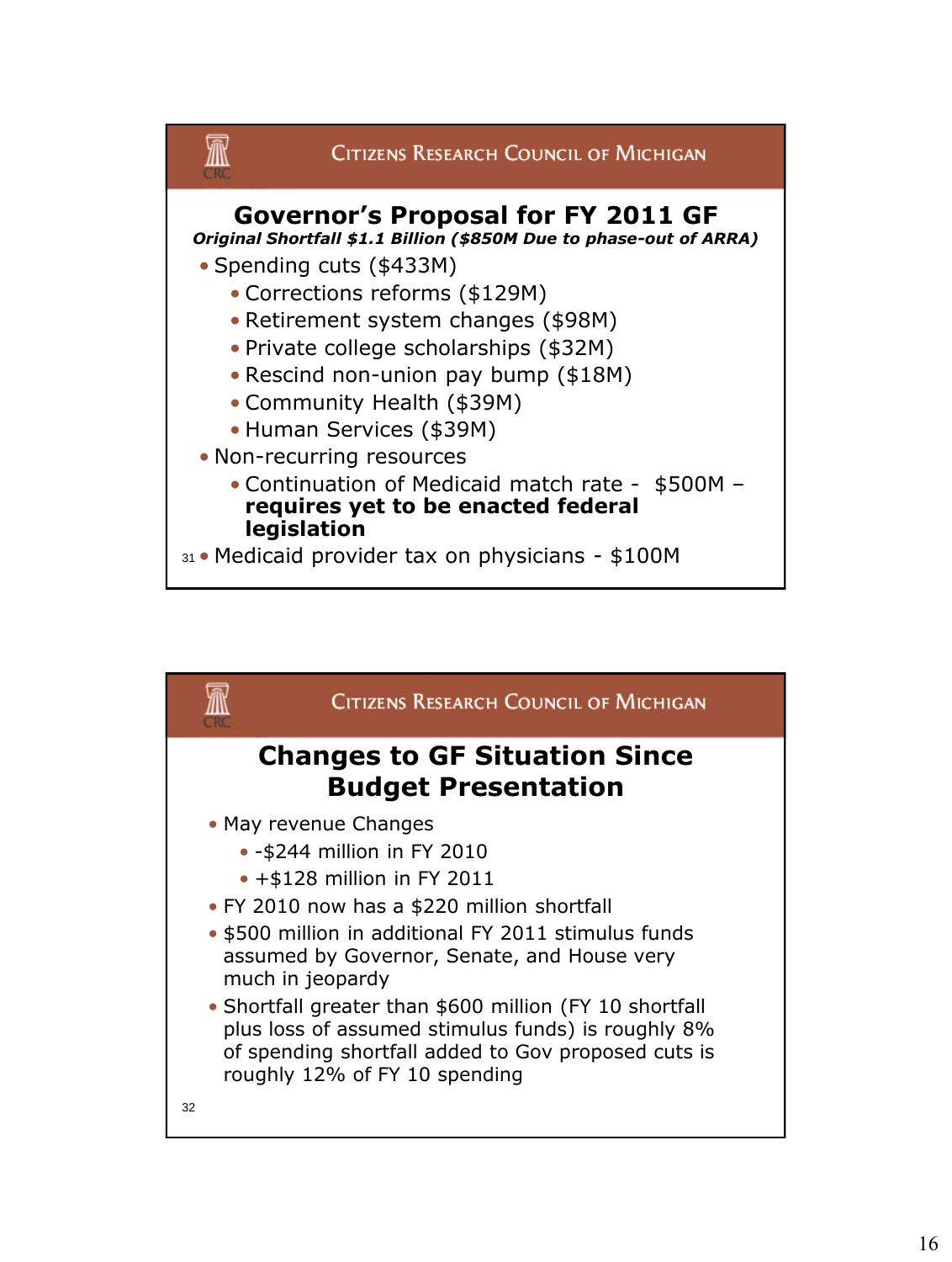

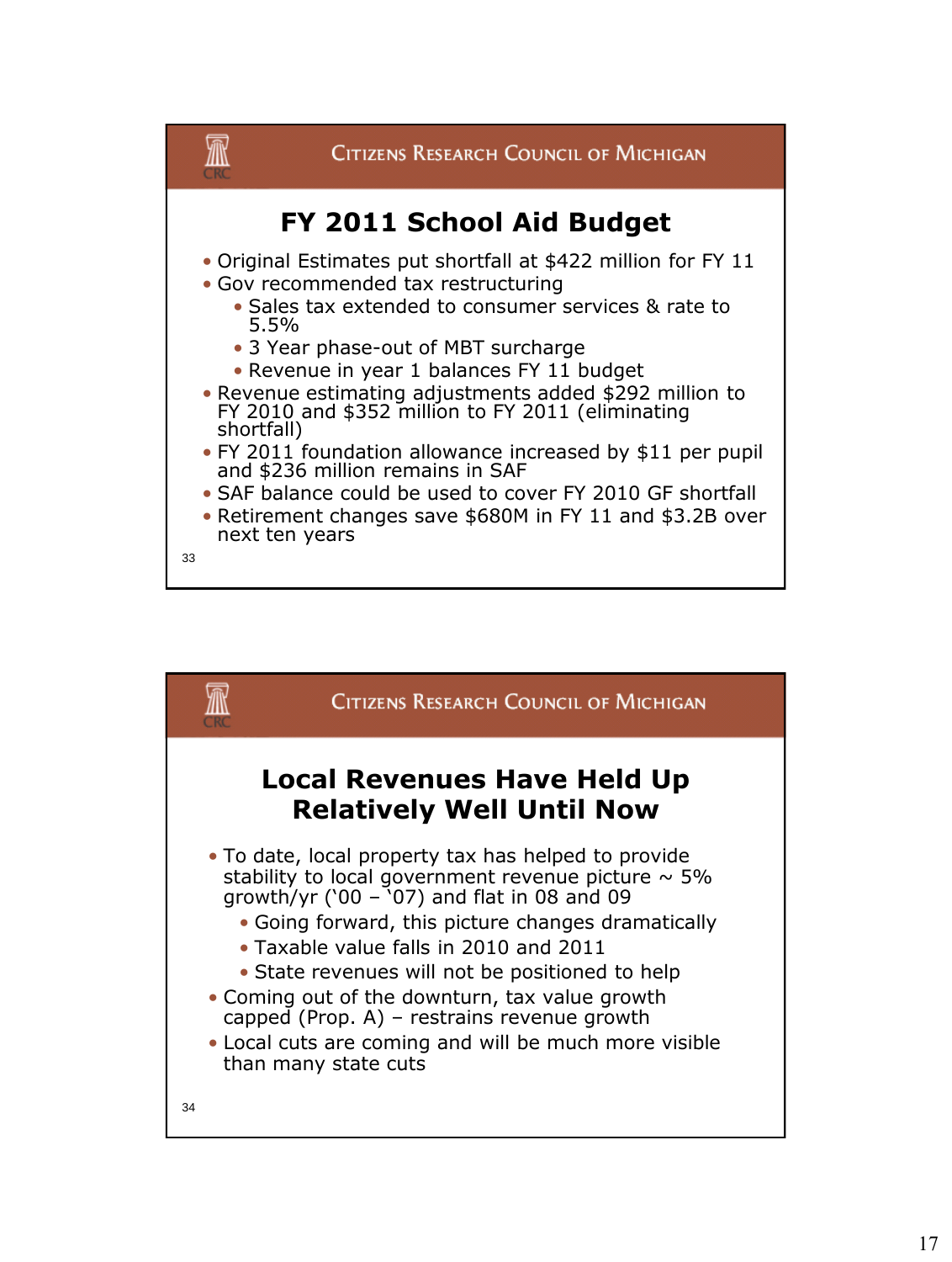

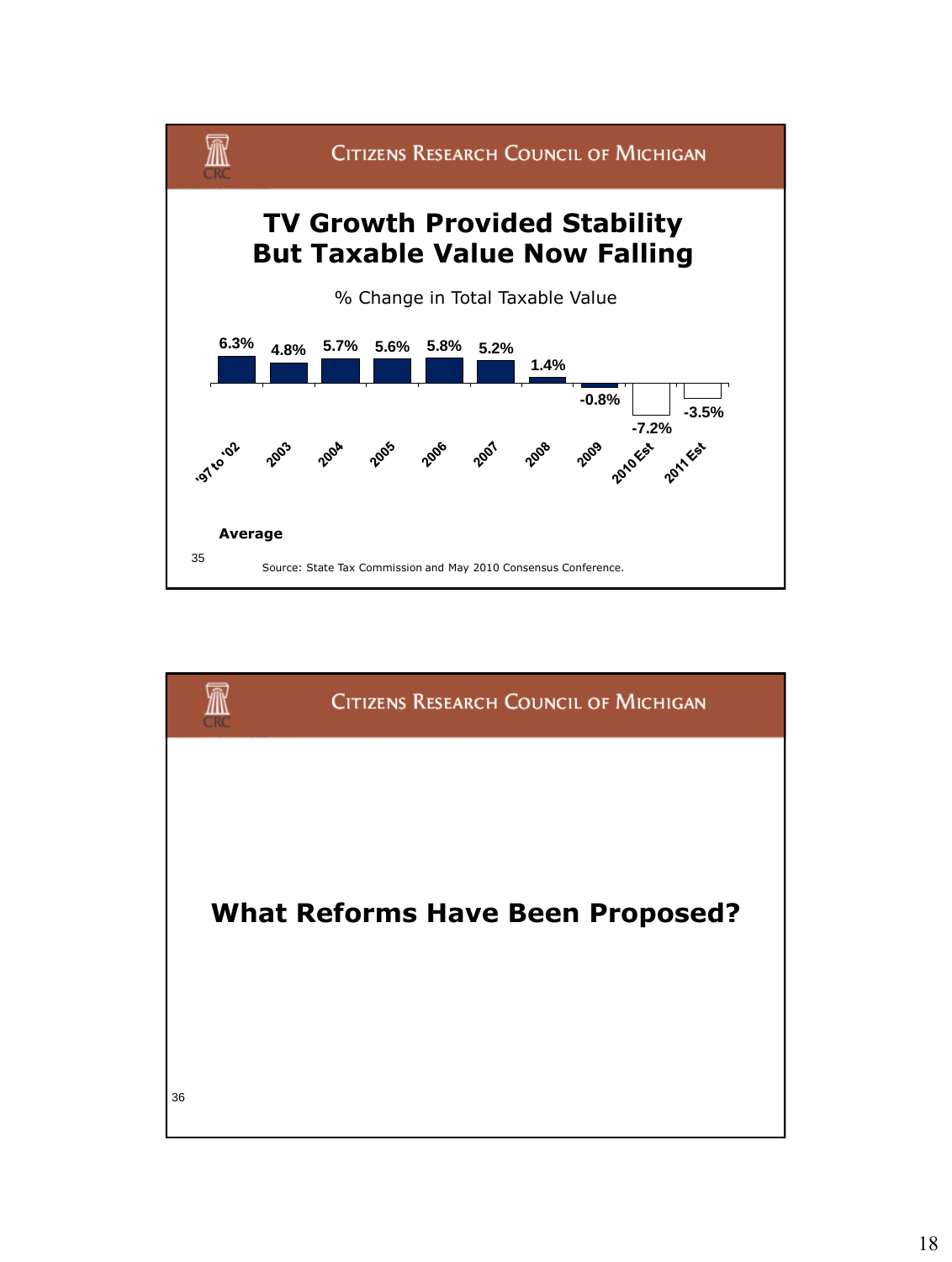

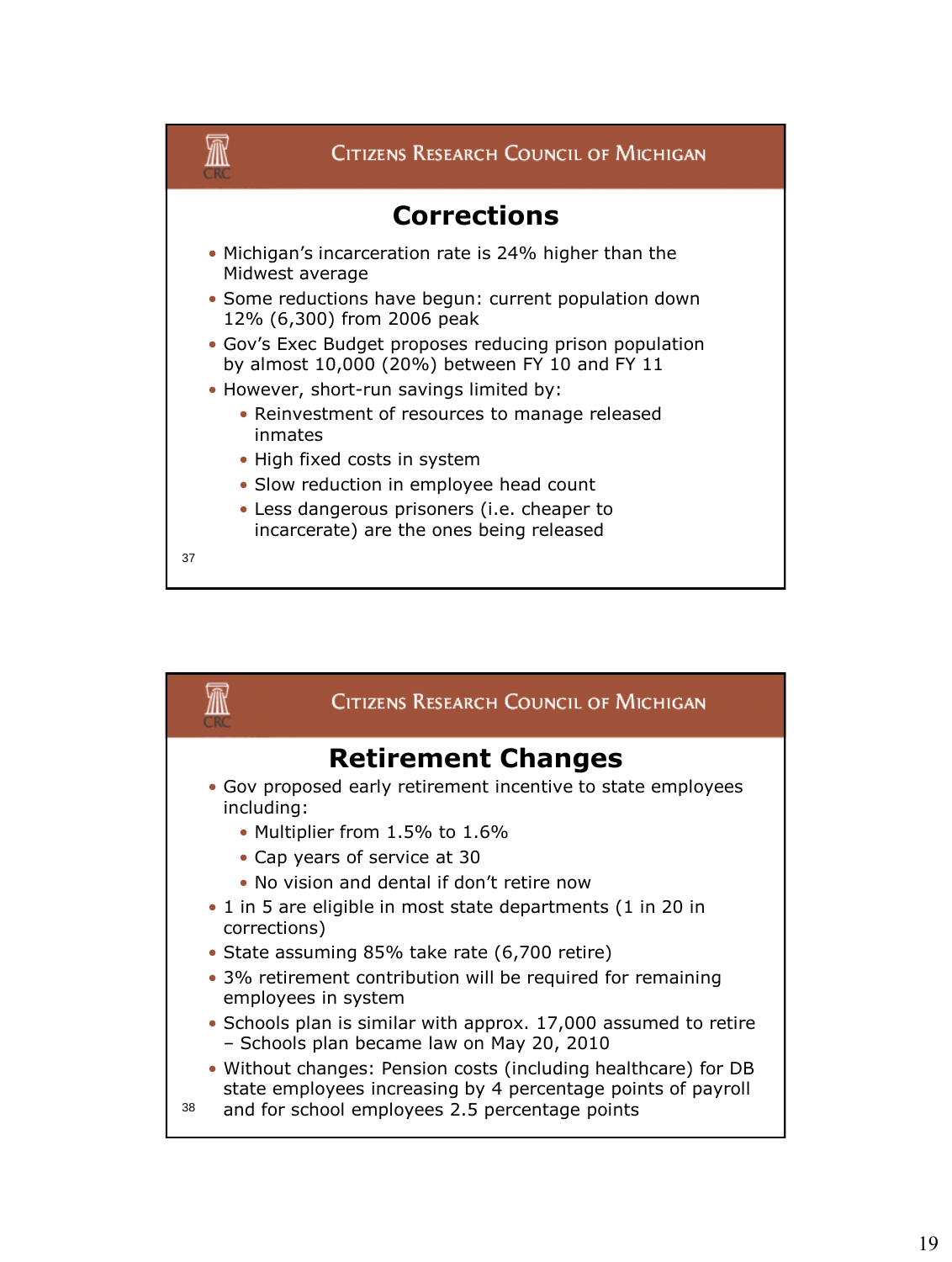

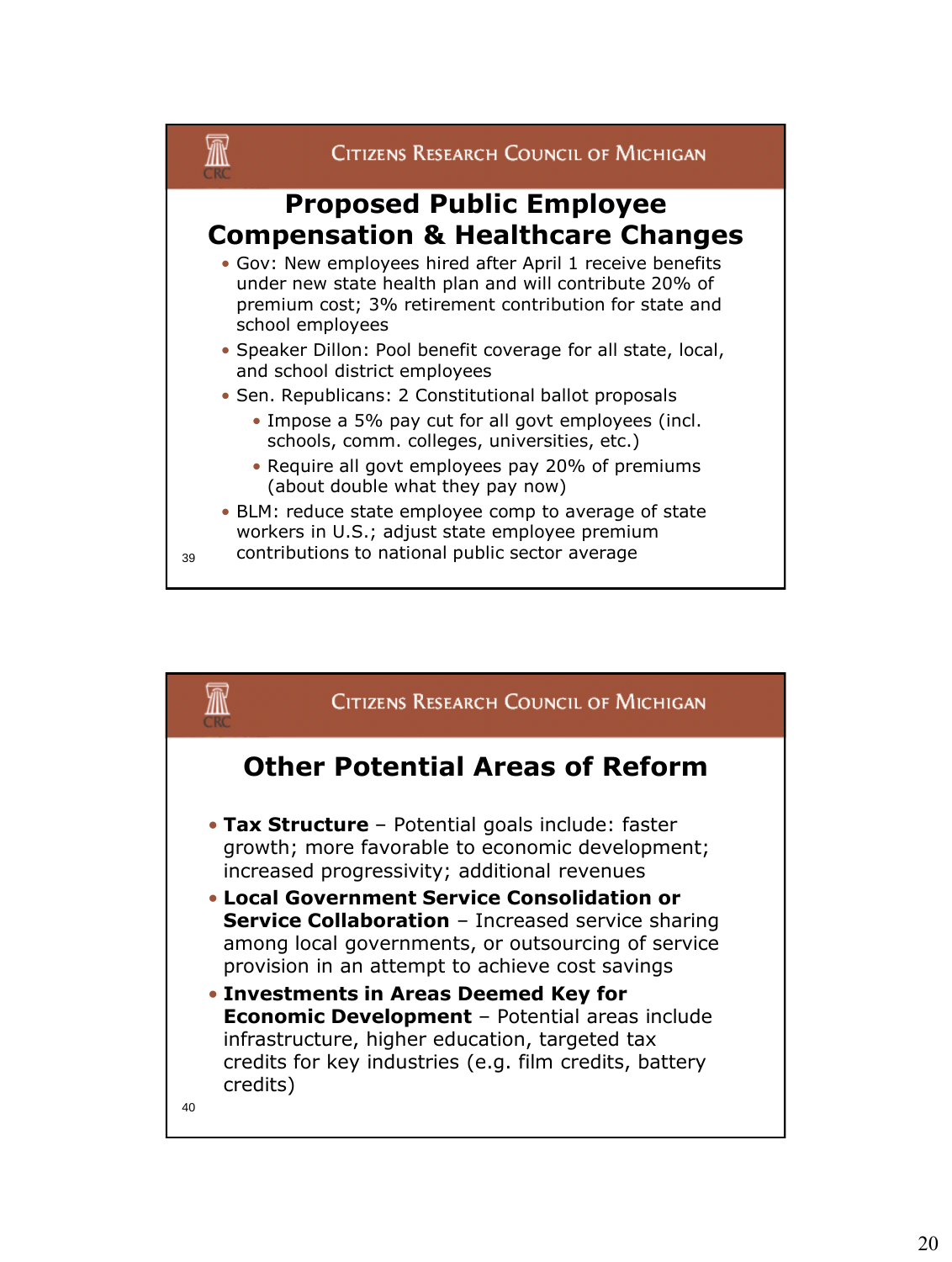